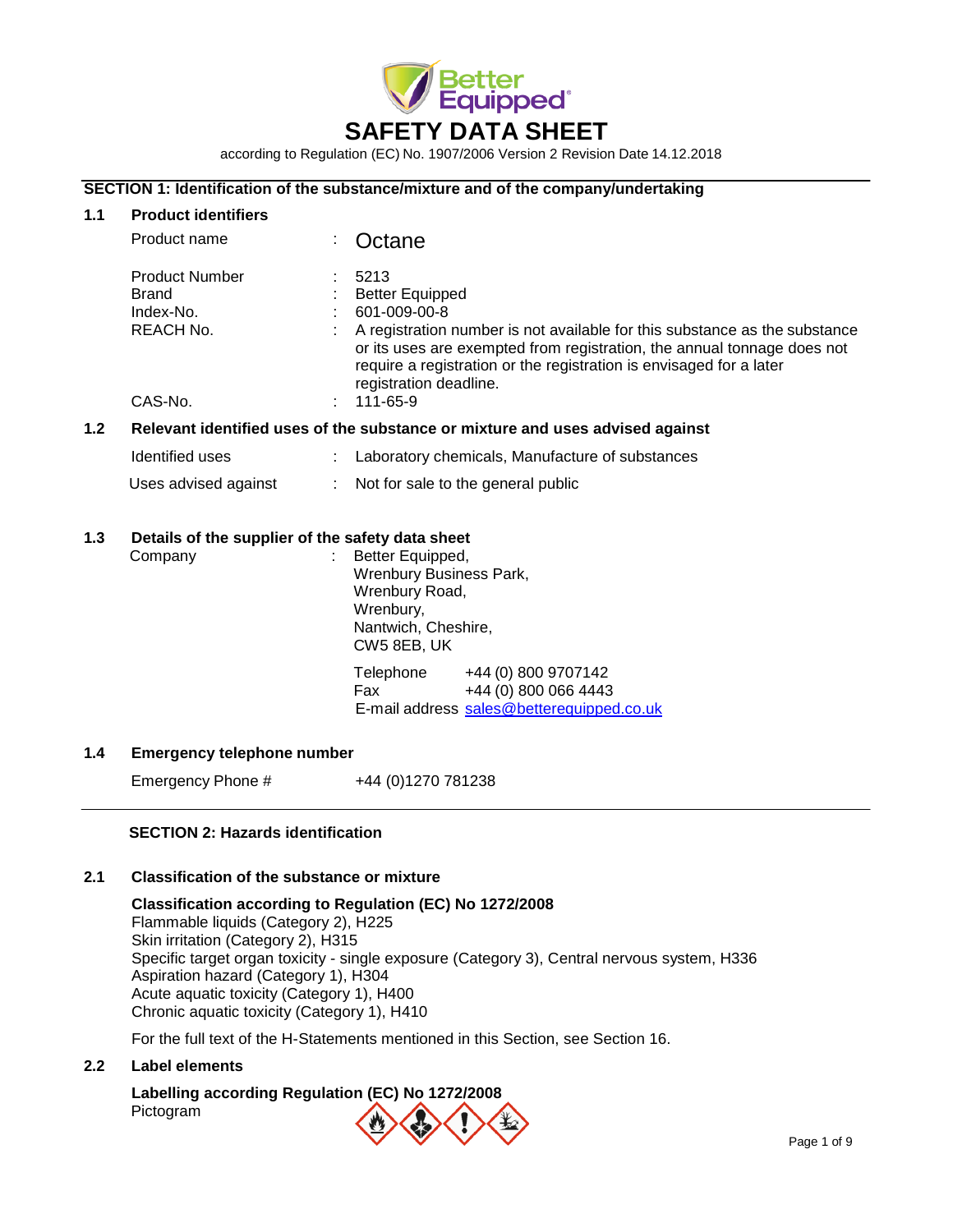

| Signal word                | Danger                                                                                            |
|----------------------------|---------------------------------------------------------------------------------------------------|
| Hazard statement(s)        |                                                                                                   |
| H <sub>225</sub>           | Highly flammable liquid and vapour.                                                               |
| H304                       | May be fatal if swallowed and enters airways.                                                     |
| H <sub>315</sub>           | Causes skin irritation.                                                                           |
| H336                       | May cause drowsiness or dizziness.                                                                |
| H400                       | Very toxic to aquatic life                                                                        |
| H410                       | Very toxic to aquatic life with long lasting effects.                                             |
| Precautionary statement(s) |                                                                                                   |
| P <sub>210</sub>           | Keep away from heat, hot surfaces, sparks, open flames and other<br>ignition sources. No smoking. |
| P <sub>273</sub>           | Avoid release to the environment.                                                                 |
| $P301 + P310$              | IF SWALLOWED: Immediately call a POISON CENTER/doctor.                                            |
| P331                       | Do NOT induce vomiting.                                                                           |
| P370 + P378                | In case of fire: Use dry sand, dry chemical or alcohol-resistant foam to<br>extinguish.           |
| P391                       | Collect spillage.                                                                                 |

Supplemental Hazard Statements: none

# **2.3 Other hazards**

This substance/mixture contains no components considered to be either persistent, bioaccumulative and toxic (PBT), or very persistent and very bioaccumulative (vPvB) at levels of 0.1% or higher.

## **SECTION 3: Composition/information on ingredients**

#### **3.1 Substances**

| Synonyms         | n-Octane         |  |
|------------------|------------------|--|
| Formula          | : $C_8H_{18}$    |  |
| Molecular weight | : 114.23 g/mol   |  |
| CAS-No.          | $: 111 - 65 - 9$ |  |
| EC-No.           | 203-892-1        |  |
| Index-No.        | 601-009-00-8     |  |

# **Hazardous ingredients according to Regulation (EC) No 1272/2008**

| Component |              | Classification                 | Concentration |
|-----------|--------------|--------------------------------|---------------|
| n-octane  |              |                                |               |
| CAS-No.   | 111-65-9     | Flam. Liq. 2; Skin Irrit. 2;   | $\leq$ 100 %  |
| EC-No.    | 203-892-1    | STOT SE 3; Asp. Tox. 1;        |               |
| Index-No. | 601-009-00-8 | Aquatic Acute 1; Aquatic       |               |
|           |              | Chronic 1; H225, H315, H336,   |               |
|           |              | H304, H400, H410               |               |
|           |              | M-Factor - Aquatic Acute: 10 - |               |
|           |              | Aquatic Chronic: 1             |               |

For the full text of the H-Statements mentioned in this Section, see Section 16.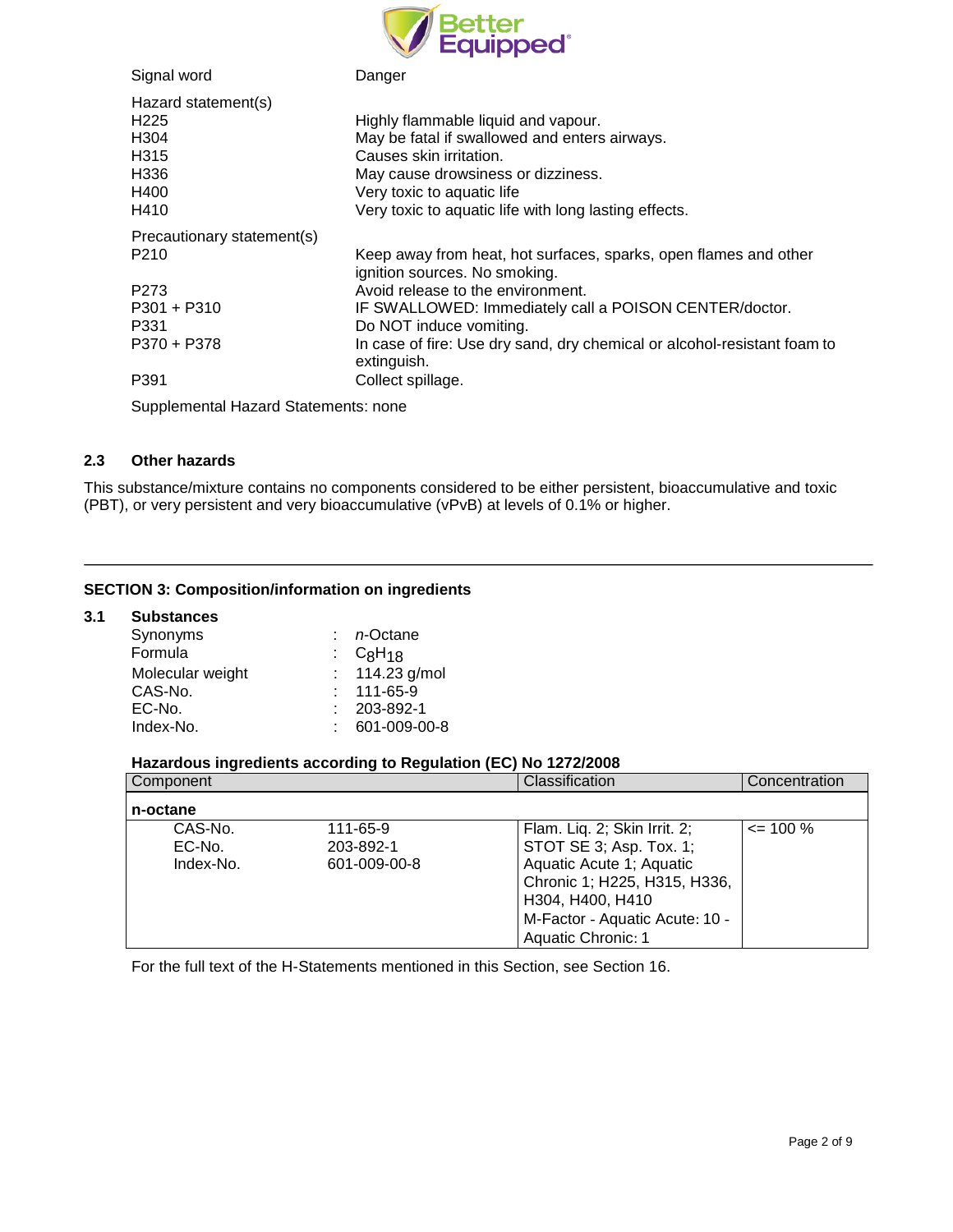

#### **SECTION 4: First aid measures**

#### **4.1 Description of first aid measures**

#### **General advice**

Consult a physician. Show this safety data sheet to the doctor in attendance.

#### **If inhaled**

If breathed in, move person into fresh air. If not breathing, give artificial respiration. Consult a physician.

#### **In case of skin contact**

Take off contaminated clothing and shoes immediately. Wash off with soap and plenty of water. Consult a physician.

#### **In case of eye contact**

Flush eyes with water as a precaution.

#### **If swallowed**

Do NOT induce vomiting. Never give anything by mouth to an unconscious person. Rinse mouth with water. Consult a physician.

#### **4.2 Most important symptoms and effects, both acute and delayed** The most important known symptoms and effects are described in the labelling (see section 2.2) and/or in section 11

**4.3 Indication of any immediate medical attention and special treatment needed** No data available

#### **SECTION 5: Firefighting measures**

#### **5.1 Extinguishing media**

**Suitable extinguishing media** Dry powder Dry sand

**Unsuitable extinguishing media** Do NOT use water jet.

- **5.2 Special hazards arising from the substance or mixture** No data available
- **5.3 Advice for firefighters** Wear self-contained breathing apparatus for firefighting if necessary.
- **5.4 Further information** Use water spray to cool unopened containers.

#### **SECTION 6: Accidental release measures**

# **6.1 Personal precautions, protective equipment and emergency procedures**

Use personal protective equipment. Avoid breathing vapours, mist or gas. Ensure adequate ventilation. Remove all sources of ignition. Evacuate personnel to safe areas. Beware of vapours accumulating to form explosive concentrations. Vapours can accumulate in low areas.

# **- 6.1.1 For non-emergency personnel**

Wear respiratory protection. Avoid breathing vapours, mist or gas. Ensure adequate ventilation. Evacuate personnel to safe areas. Avoid breathing dust.

# **- 6.1.2 For emergency responders**

Wear respiratory protection. Avoid dust formation. Avoid breathing vapours, mist or gas. Ensure adequate ventilation. Evacuate personnel to safe areas. Avoid breathing dust.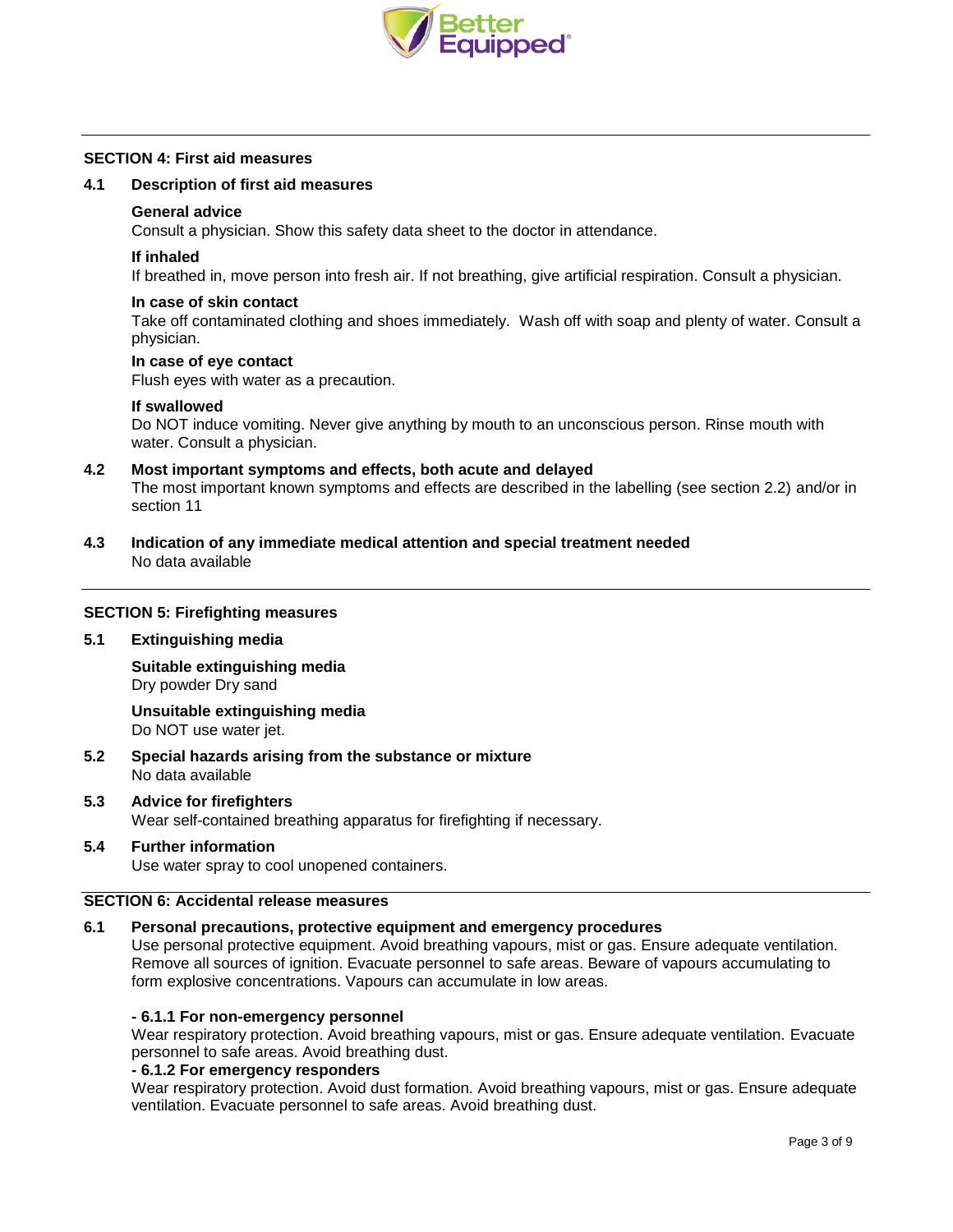

For personal protection see section 8.

## **6.2 Environmental precautions**

Prevent further leakage or spillage if safe to do so. Do not let product enter drains. Discharge into the environment must be avoided.

**6.3 Methods and materials for containment and cleaning up** Contain spillage, and then collect with non-combustible absorbent material, (e.g. sand, earth, diatomaceous earth, vermiculite) and place in container for disposal according to local / national regulations (see section 13).

#### **6.4 Reference to other sections**

For disposal see section 13.

#### **SECTION 7: Handling and storage**

## **7.1 Precautions for safe handling**

Avoid contact with skin and eyes. Avoid inhalation of vapour or mist. Keep away from sources of ignition - No smoking.Take measures to prevent the build up of electrostatic charge.

7.1.2 Advice on general occupational hygiene:

- No smoking.
- Do not eat or drink.
- Wash hands after use.
- Remove contaminated clothing.

For precautions see section 2.2.

# **7.2 Conditions for safe storage, including any incompatibilities**

Keep container tightly closed in a dry and well-ventilated place. Containers which are opened must be carefully resealed and kept upright to prevent leakage. Store in cool place. Hygroscopic.

#### **7.3 Specific end use(s)**

Apart from the uses mentioned in section 1.2 no other specific uses are stipulated

#### **SECTION 8: Exposure controls/personal protection**

#### **8.1 Control parameters**

#### **Components with workplace control parameters**

Contains no substances with occupational exposure limit values.

- 8.1.2 Information on currently recommended monitoring procedures For currently recommended monitoring procedures, see HSE series 'Methods for the Determination of Hazardous Substances' (MDHS).
- 8.1.3 The relevant DNELs and PNECs for the substance/s for the exposure scenarios:

DNEL's. The derived no- or minimum effect level (DN(M)EL) is the level of exposure above which a human should not be exposed to a substance. Please note that when more than one summary is provided, DN(M)EL values may refer to constituents of the substance and not to the substance as a whole.

| Hazard for Aquatic Organisms |                    |
|------------------------------|--------------------|
| Freshwater                   | 10 $\mu$ g/L $(1)$ |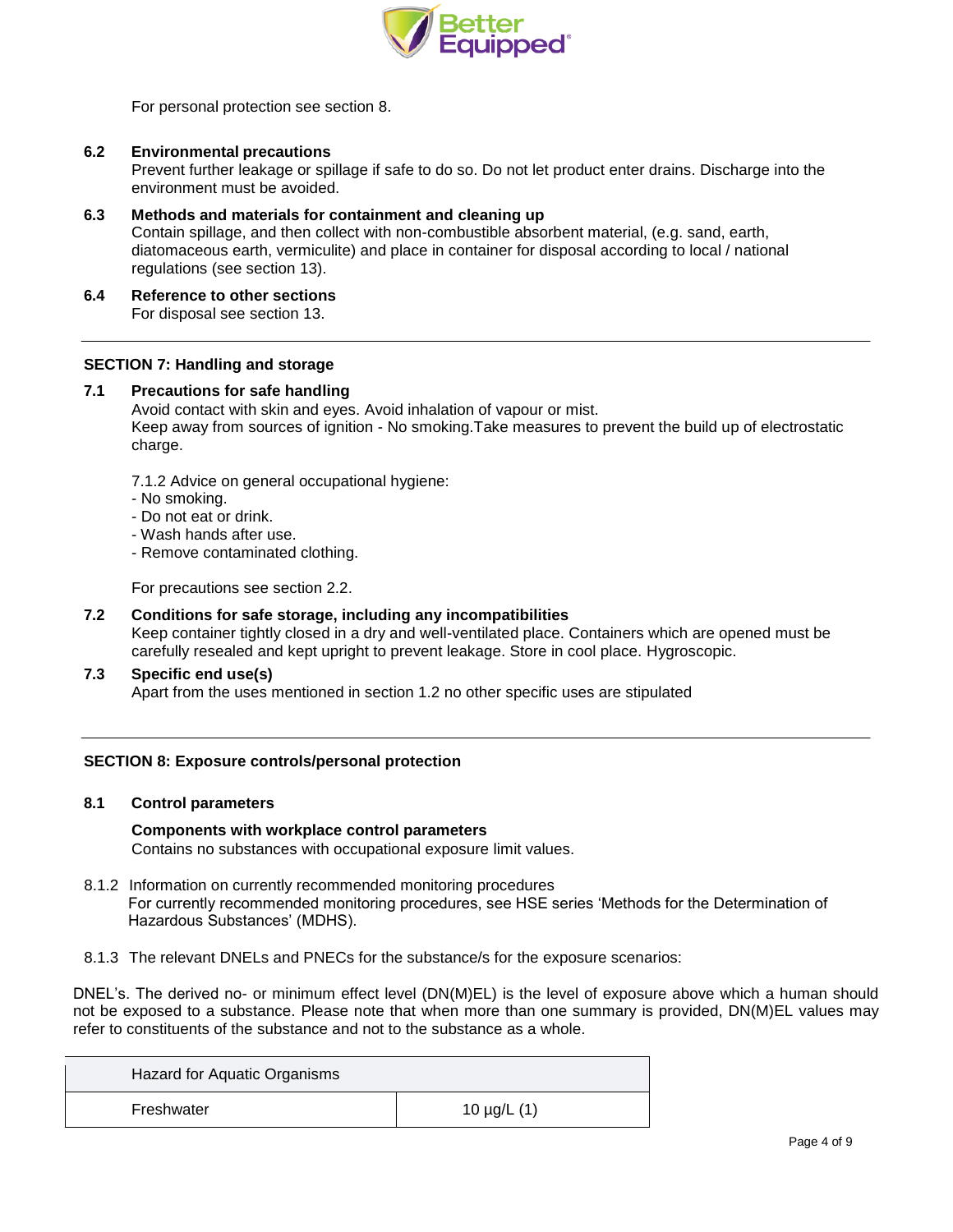

| Intermittent releases (freshwater)   | 40 $\mu$ g/L $(1)$      |  |
|--------------------------------------|-------------------------|--|
| Marine water                         | 10 $\mu$ g/L $(1)$      |  |
| Intermittent releases (marine water) |                         |  |
| Sewage treatment plant (STP)         | 160 $\mu$ g/L $(1)$     |  |
| Sediment (freshwater)                | 4 mg/kg sediment dw (1) |  |
| Sediment (marine water)              | 4 mg/kg sediment dw (1) |  |
| Hazard for Air                       |                         |  |
| Air                                  |                         |  |
| Hazard for Terrestrial Organism      |                         |  |
| Soil                                 | 1.6 mg/kg soil dw $(1)$ |  |
| <b>Hazard for Predators</b>          |                         |  |
| Secondary poisoning                  |                         |  |

PNEC's. The Predicted No-Effect Concentration (PNEC) value is the concentration of a substance below which adverse effects in the environment are not expected to occur. Please note that when more than one summary is provided, PNEC values may refer to constituents of the substance and not to the substance as a whole.

# **8.2 Exposure controls**

# **Appropriate engineering controls**

Handle in accordance with good industrial hygiene and safety practice. Wash hands before breaks and at the end of workday. Use Local exhaust ventilation (LEV).

#### **Personal protective equipment**

#### **Eye/face protection**

Face shield and safety glasses Use equipment for eye protection tested and approved under appropriate government standards such as NIOSH (US) or EN 166(EU).

#### **Skin protection**

Handle with gloves. Gloves must be inspected prior to use. Use proper glove removal technique (without touching glove's outer surface) to avoid skin contact with this product. Dispose of contaminated gloves after use in accordance with applicable laws and good laboratory practices. Wash and dry hands.

The selected protective gloves have to satisfy the specifications of EU Directive 89/686/EEC and the standard EN 374 derived from it.

Full contact Material: Nitrile rubber Minimum layer thickness: 0.2 mm Break through time: 480 min Material tested:Dermatril® P (KCL 743 / Aldrich Z677388, Size M)

data source: KCL GmbH, D-36124 Eichenzell, phone +49 (0)6659 87300, e-mail [sales@kcl.de,](mailto:sales@kcl.de) test method: EN374

If used in solution, or mixed with other substances, and under conditions which differ from EN 374, contact the supplier of the CE approved gloves. This recommendation is advisory only and must be evaluated by an industrial hygienist and safety officer familiar with the specific situation of anticipated use by our customers. It should not be construed as offering an approval for any specific use scenario.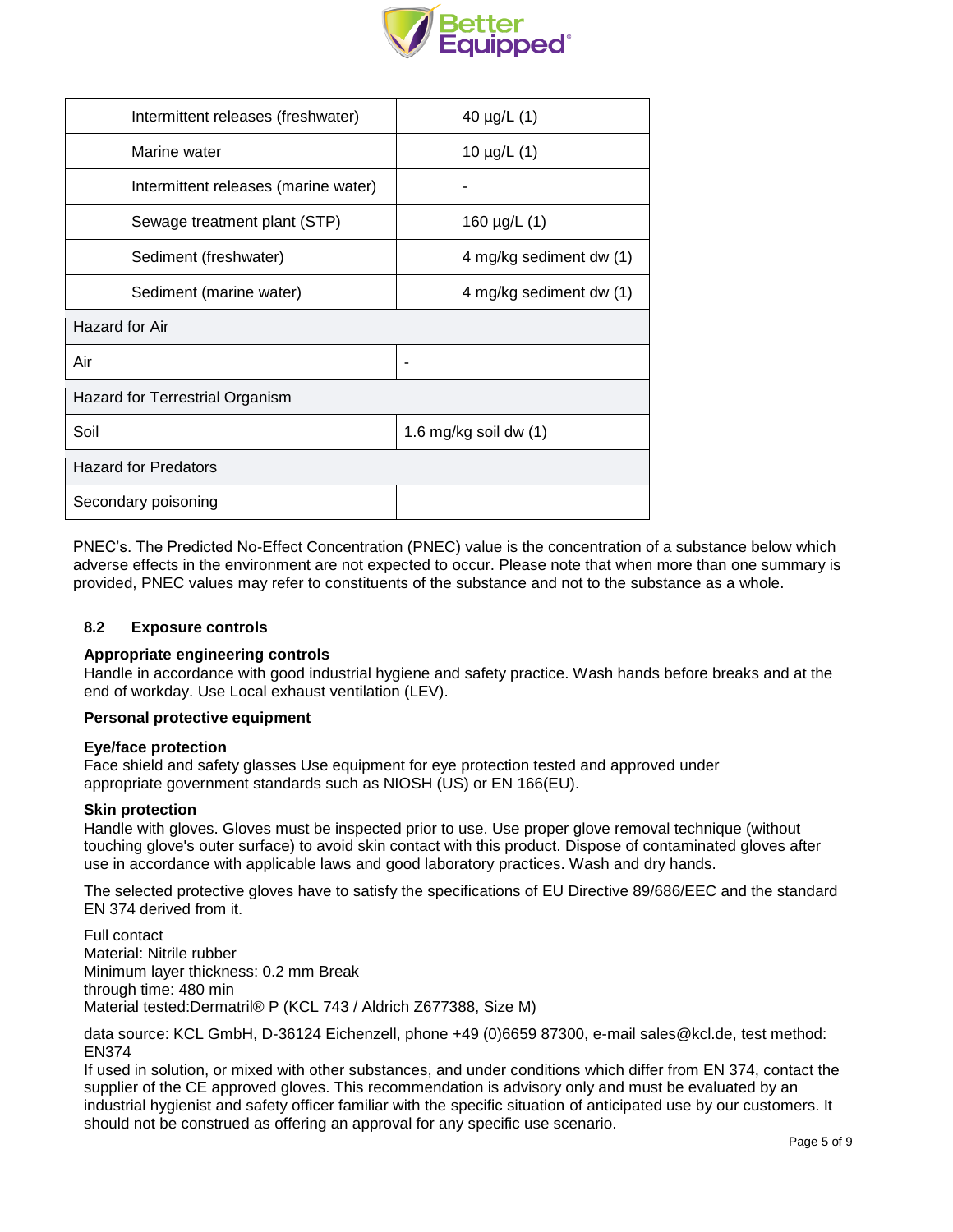

# **Body Protection**

Complete suit protecting against chemicals, Flame retardant antistatic protective clothing., The type of protective equipment must be selected according to the concentration and amount of the dangerous substance at the specific workplace.

#### **Respiratory protection**

Where risk assessment shows air-purifying respirators are appropriate use a full-face respirator with multipurpose combination (US) or type ABEK (EN 14387) respirator cartridges as a backup to engineering controls. If the respirator is the sole means of protection, use a full-face supplied air respirator. Use respirators and components tested and approved under appropriate government standards such as NIOSH (US) or CEN (EU).

#### **Control of environmental exposure**

Prevent further leakage or spillage if safe to do so. Do not let product enter drains. Discharge into the environment must be avoided.

# **SECTION 9: Physical and chemical properties**

#### **9.1 Information on basic physical and chemical properties**

- a) Appearance Form: liquid
- 
- c) Odour Threshold Collection Controller Collection No data available
- 
- 
- f) Initial boiling point and boiling range
- 
- h) Evaporation rate **No assume that is a more than the Evaporation rate** No data available
- i) Flammability (solid, gas) No data available
- j) Upper/lower flammability or explosive limits Upper explosion limit: 6.5 %(V)
- k) Vapour pressure 14.7 hPa at 20.0 °C
- l) Vapour density No data available
- m) Relative density 0.703 g/cm3 at 25 °C
- n) Water solubility ca.0.007 g/l at 20 °C
- o) Partition coefficient: n- octanol/water log Pow: 5.15
- p) Auto-ignition temperature 220 °C
- q) Decomposition temperature No data available
- 
- s) Explosive properties No data available
- t) Oxidizing properties No data available

# **9.2 Other safety information**

No data available

#### **SECTION 10: Stability and reactivity**

- **10.1 Reactivity** None based on the data available
- **10.2 Chemical stability** Stable under recommended storage conditions.
- **10.3 Possibility of hazardous reactions** None under normal processing
- **10.4 Conditions to avoid** Heat, flames and sparks.
- **10.5 Incompatible materials**

Colour: colourless b) Odour Characteristic d) pH  $\blacksquare$  pH  $\blacksquare$  pH  $\blacksquare$  and  $\blacksquare$  and  $\blacksquare$  and  $\blacksquare$  and  $\blacksquare$  and  $\blacksquare$  and  $\blacksquare$  and  $\blacksquare$  and  $\blacksquare$  and  $\blacksquare$  and  $\blacksquare$  and  $\blacksquare$  and  $\blacksquare$  and  $\blacksquare$  and  $\blacksquare$  and  $\blacksquare$  and  $\blacksquare$  and  $\blacksquare$  an e) Melting point/freezing point Melting point/range: -57 °C - lit.<br>
f) Initial boiling point and boiling range  $125 - 127$  °C - lit. g) Flash point 13 °C - closed cup Lower explosion limit: 0.96  $%(V)$ r) Viscosity **No data available**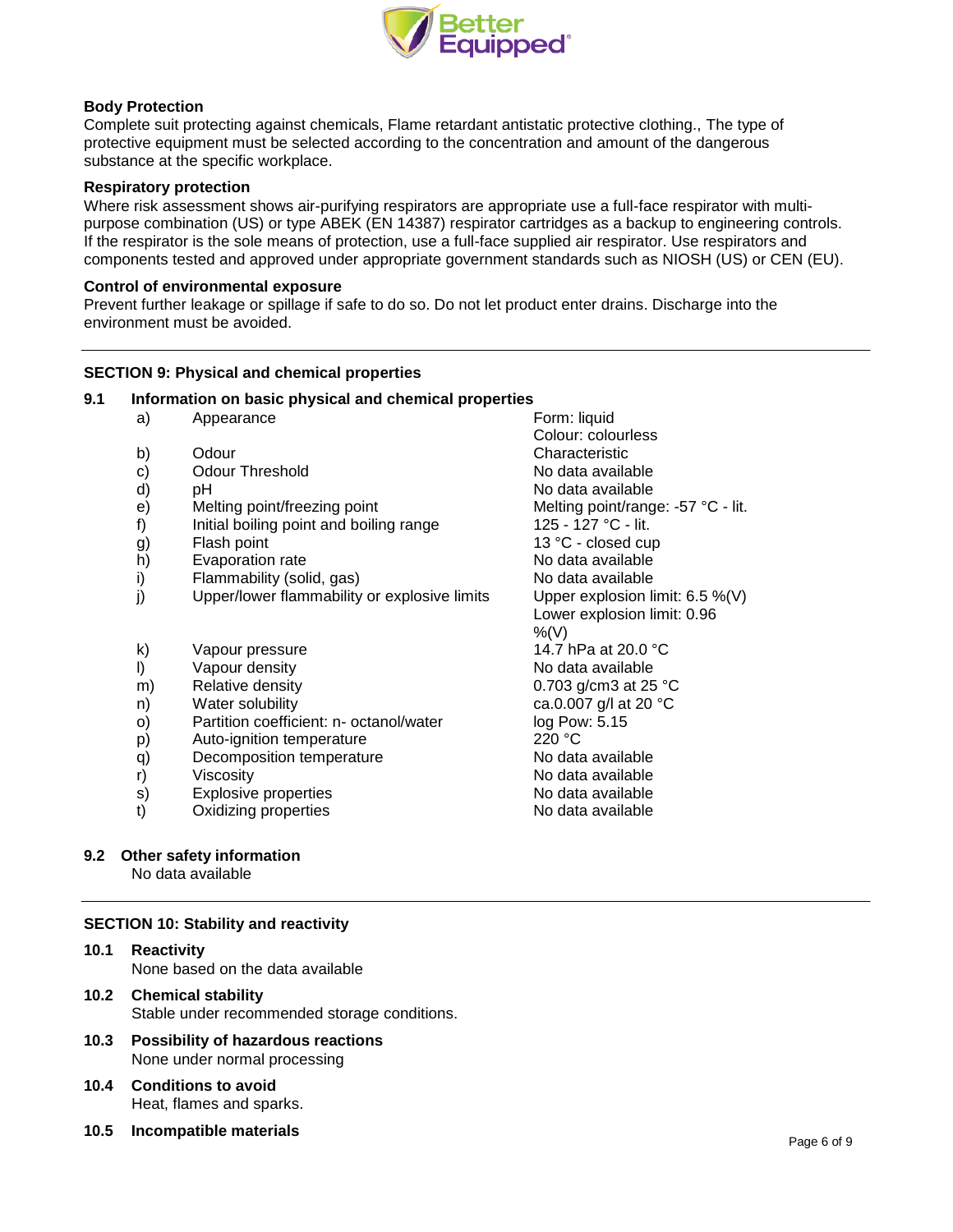

Strong acids, Strong oxidizing agents

### **10.6 Hazardous decomposition products**

Hazardous decomposition products formed under fire conditions. - Carbon oxides Other decomposition products - No data available In the event of fire: see section 5

# **SECTION 11: Toxicological information**

### **11.1 Information on toxicological effects**

#### **Acute toxicity**

LC50 Inhalation - Rat - 4 h - 118,000 mg/m3

#### **Skin corrosion/irritation** No data available

# **Serious eye damage/eye irritation**

No data available

**Respiratory or skin sensitisation** No data available

#### **Germ cell mutagenicity**

No data available

#### **Carcinogenicity**

IARC: No component of this product present at levels greater than or equal to 0.1% is identified as probable, possible or confirmed human carcinogen by IARC.

# **Reproductive toxicity**

No data available

# **Specific target organ toxicity - single exposure**

May cause drowsiness or dizziness.

# **Specific target organ toxicity - repeated exposure**

No data available

#### **Aspiration hazard**

The substance or mixture is known to cause human aspiration toxicity hazards or has to be regarded as if it causes a human aspiration toxicity hazard.

#### **Additional Information**

RTECS: RG8400000

burning sensation, Cough, wheezing, laryngitis, Shortness of breath, Headache, Nausea, Vomiting, Central nervous system depression, narcosis.

# **SECTION 12: Ecological information**

### **12.1 Toxicity**

Toxicity to fish: mortality LC50 - Oryzias latipes - 0.42 mg/l - 96.0 h

Toxicity to daphnia and other aquatic invertebrates: Immobilization EC50 - Daphnia magna (Water flea) - 0.38 mg/l - 48 h

Toxicity to algae: Growth inhibition NOEC - Pseudokirchneriella subcapitata (microalgae) - 5.8 mg/l - 72 h

# **12.2 Persistence and degradability**

No data available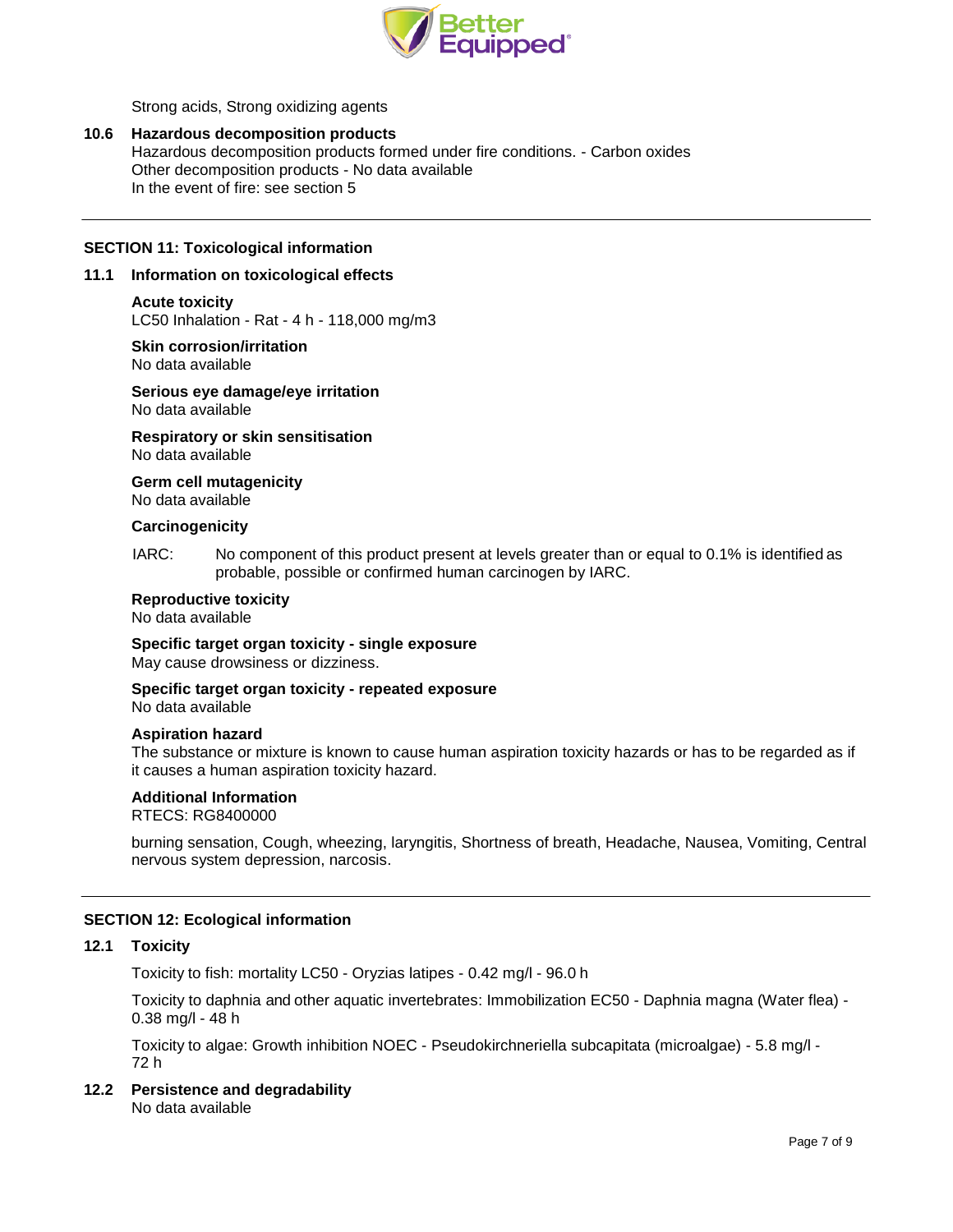

# **12.3 Bioaccumulative potential**

No data available

#### **12.4 Mobility in soil** No data available

# **12.5 Results of PBT and vPvB assessment**

This substance/mixture contains no components considered to be either persistent, bioaccumulative and toxic (PBT), or very persistent and very bioaccumulative (vPvB) at levels of 0.1% or higher.

# **12.6 Other adverse effects**

Very toxic to aquatic life with long lasting effects.

# **SECTION 13: Disposal considerations**

#### **13.1 Waste treatment methods**

#### **Product**

Offer surplus and non-recyclable solutions to a licensed disposal company. Waste material must be disposed of in accordance with the Directive on waste 2008/98/EC as well as other national and local regulations. Leave chemicals in original containers. No mixing with other waste. Handle uncleaned containers like the product itself. Unused product may be returned and reused, in addition to disposal.

#### **Contaminated packaging**

Dispose of as unused product.

# **SECTION 14: Transport information**

| 14.1 | UN number<br>ADR/RID: 1262                      |                                                                          | IMDG: 1262                        | <b>IATA: 1262</b> |
|------|-------------------------------------------------|--------------------------------------------------------------------------|-----------------------------------|-------------------|
| 14.2 | IMDG:<br>IATA:                                  | UN proper shipping name<br>ADR/RID: OCTANES<br><b>OCTANES</b><br>Octanes |                                   |                   |
| 14.3 | <b>Transport hazard class(es)</b><br>ADR/RID: 3 |                                                                          | IMDG: 3                           | IATA: 3           |
| 14.4 | <b>Packaging group</b><br>ADR/RID: II           |                                                                          | IMDG: II                          | <b>IATA: II</b>   |
|      | ADR/RID: yes                                    | 14.5 Environmental hazards                                               | <b>IMDG Marine pollutant: yes</b> | IATA: no          |
| 14.6 | No data available                               | Special precautions for user                                             |                                   |                   |

 **14.7 Transport in bulk according to Annex II of MARPOL 73/78 and the IBC Code** N/A

# **SECTION 15: Regulatory information**

**15.1 Safety, health and environmental regulations/legislation specific for the substance or mixture** This safety datasheet complies with the requirements of Regulation (EC) No. 1907/2006.

## **15.2 Chemical safety assessment**

For this product a chemical safety assessment was not carried out